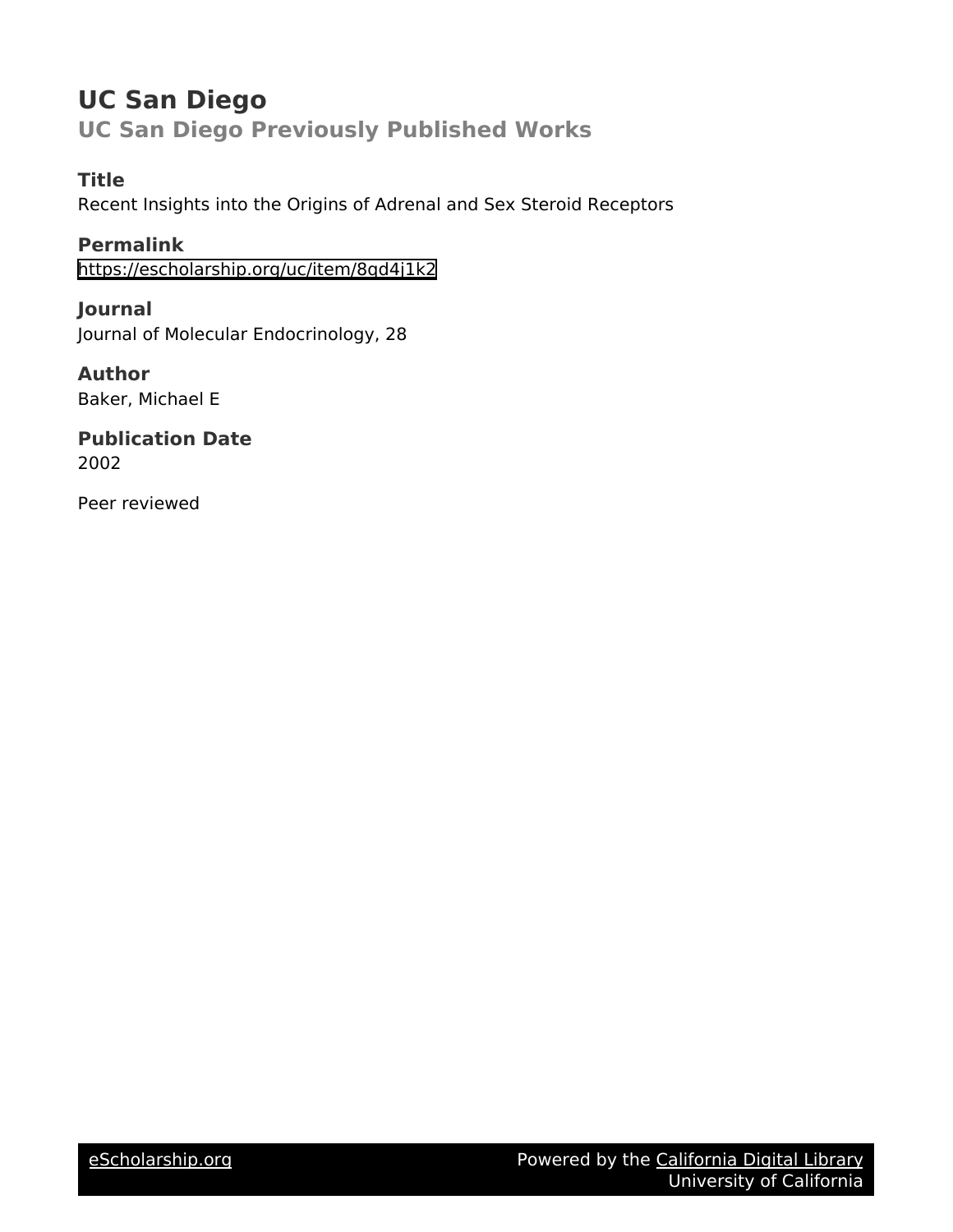### **JOURNAL OF MOLECULAR ENDOCRINOLOGY Vol 28, pp. 149-152, 2002.**

Recent Insights into the Origins of Adrenal and Sex Steroid Receptors

Michael E. Baker Department of Medicine, 0823 University of California, San Diego 9500 Gilman Drive La Jolla, CA 92093-0693

E-mail: mbaker@ucsd.edu Phone: 858-5343-8317; Fax: 858-822-0873

**Summary.** The recent cloning by Thornton (Proc. Nat. Acad. Sci USA 98, 5671-5676, 2001) of an estrogen receptor, progesterone receptor and corticoid receptor from lamprey provides important insights into the early evolution of adrenal and sex steroid receptors and an opportunity to elucidate the ancient steroids that regulated gene transcription. Inclusion of lamprey sequences in a steroid receptor phylogeny indicates that the estrogen receptor is the most ancient of these receptors, followed by the progesterone receptor and the corticoid receptor. Thornton proposed that estradiol was the earliest of the 5

steroids to activate a steroid receptor. An alternative hypothesis is that an steroid in the  $\Delta$ pathway activated the ancestral estrogen receptor.

## **Introduction.**

In **t**he last few years, the origins of adrenal and sex steroid signaling have emerged as the sequences for the genes of androgen receptor (AR), estrogen receptor (ER), glucocorticoid receptor (GR), mineralocorticoid receptor (MR) and progesterone receptor (PR) from mammals, amphibia and fish have been determined. Sequence analyses show that steroid receptors belong to the nuclear receptor family, a large and diverse family of transcription factors (Laudet 1997, Owen & Zelent 2000). The nuclear receptor superfamily also contains receptors for thyroid hormone, prostaglandins, 1,25 dihydroxy-vitamin D3 and xenobiotics, as well as receptors with no known ligand, which are called orphan receptors (Enmark & Gustaffsson 1996).

The importance of steroid receptors and other nuclear receptors in reproduction, differentiation, development and homeostasis in vertebrates provided an early stimulus for cloning and sequencing these proteins from a variety of multicellular animals. Thus, even ten years ago, there was a sufficient number of diverse nuclear receptor sequences to allow a comprehensive phylogenetic analysis (Laudet *et al*. 1992), which showed that the adrenal and sex steroid receptors form a separate clade, distinct from other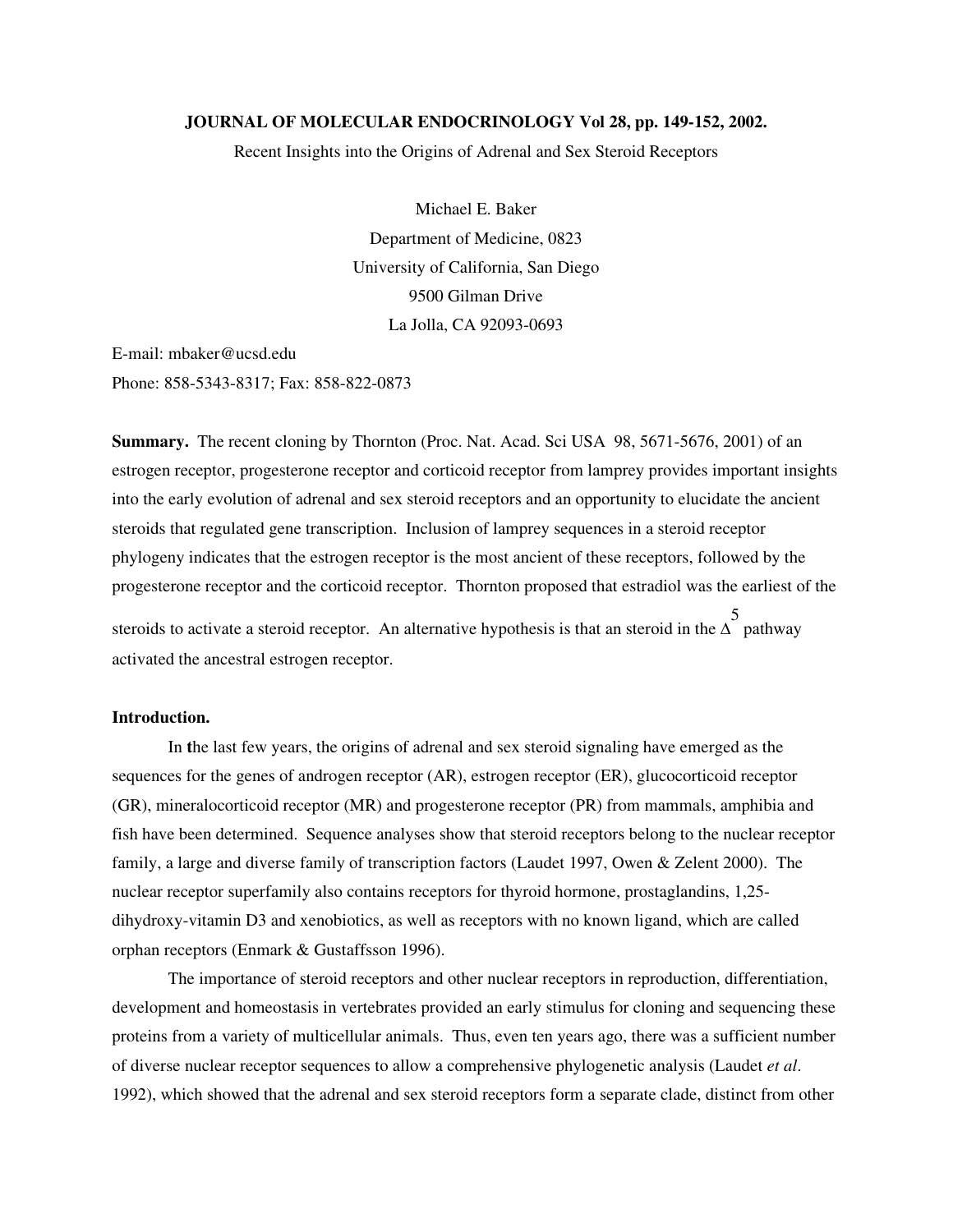nuclear receptors. The AR, PR, GR and MR are in one subgroup and the ER is in a separate subgroup. In the following years, sequences from amphibia and teleosts (jawed fish) became available, which further clarified early events in steroid receptor evolution. These analyses showed that the AR and PR cluster in one subgroup, and the MR and GR cluster in another subgroup (Baker 1997, Laudet 1997, Escriva *et al*. 1997). The phylogenetic tree indicated that an ancestral steroid receptor arose in a protochordate, such as a cephalochordate (e.g. amphioxus) or a urochordate (e.g tunicate). If steroid receptors arose after the separation of deuterostomes and protostomes, then invertebrates such as *Caenorhabditus elegans* and *Drosophila* , which have nuclear receptors, would not have adrenal and sex steroid receptors (Baker 1997). Analysis of the genomes of *C. elegans* (Sluder & Maina 2001) and *Drosophila* supports this prediction (Robinson-Rechavi et al. 2001).

The patterns of the phylogenetic tree for steroid receptors indicate that there were two waves of gene duplications in the early evolution of steroid receptors (Baker 1997, Laudet 1997, Escriva *et al.* 1997, 2000). These duplications are proposed to be associated with genome size duplications that occurred early in the evolution of vertebrates (Holland 1999, Shimeld & Holland 2000).

The availability of a variety of nuclear receptor sequences was exploited by Escriva et al. (1997) to investigate when steroid receptors and other ligand-binding nuclear receptors arose. Escriva *et al*. constructed PCR primers to the highly conserved DNA binding domain on a variety of nuclear receptors, which were used to probe for their presence in deuterostomes and protostomes, including diploblasts, such as jelly fish. Escriva et al. found AR, ER, GR, and PR ancestors in teleosts and sharks. They found a PR ancestor in hagfish, a jawless fish. No adrenal and sex steroid receptors were found in invertebrates. Interestingly, the estrogen-related receptor (ERR), a sister group of the ER for which a ligand has not been identified, was found in a cephalochordate and in a urochordate. Escriva *et al.*'s report gave strong experimental support for the hypothesis that steroid receptors are a "recent" evolutionary innovation, arising in a deuterostome prior to or at the base of the Cambrian explosion about 540 million years ago.

However, further analysis of steroid receptor sequences from organisms that are deeper in the metazoan phylogeny is needed clarify the origins of adrenal and sex steroid receptors. Thus, the recent report by Thornton (2001) of the cloning of estrogen, corticoid (CR), and progesterone receptors from lamprey, a jawless fish, is an important advance in understanding the origins of adrenal and sex steroid hormone signaling. The lamprey steroid receptor sequences were used by Thornton to construct a comprehensive phylogenetic tree of vertebrate steroid receptors. The branch lengths clearly show that the ER is the ancestral receptor of the adrenal and sex steroid receptor clade of the nuclear receptor family. While ERR was not shown in the phylogeny, Thornton's analysis implies that ERR also is close to the ancestral steroid receptor. Duplication of this ancestral ER and divergence of the redundant gene

2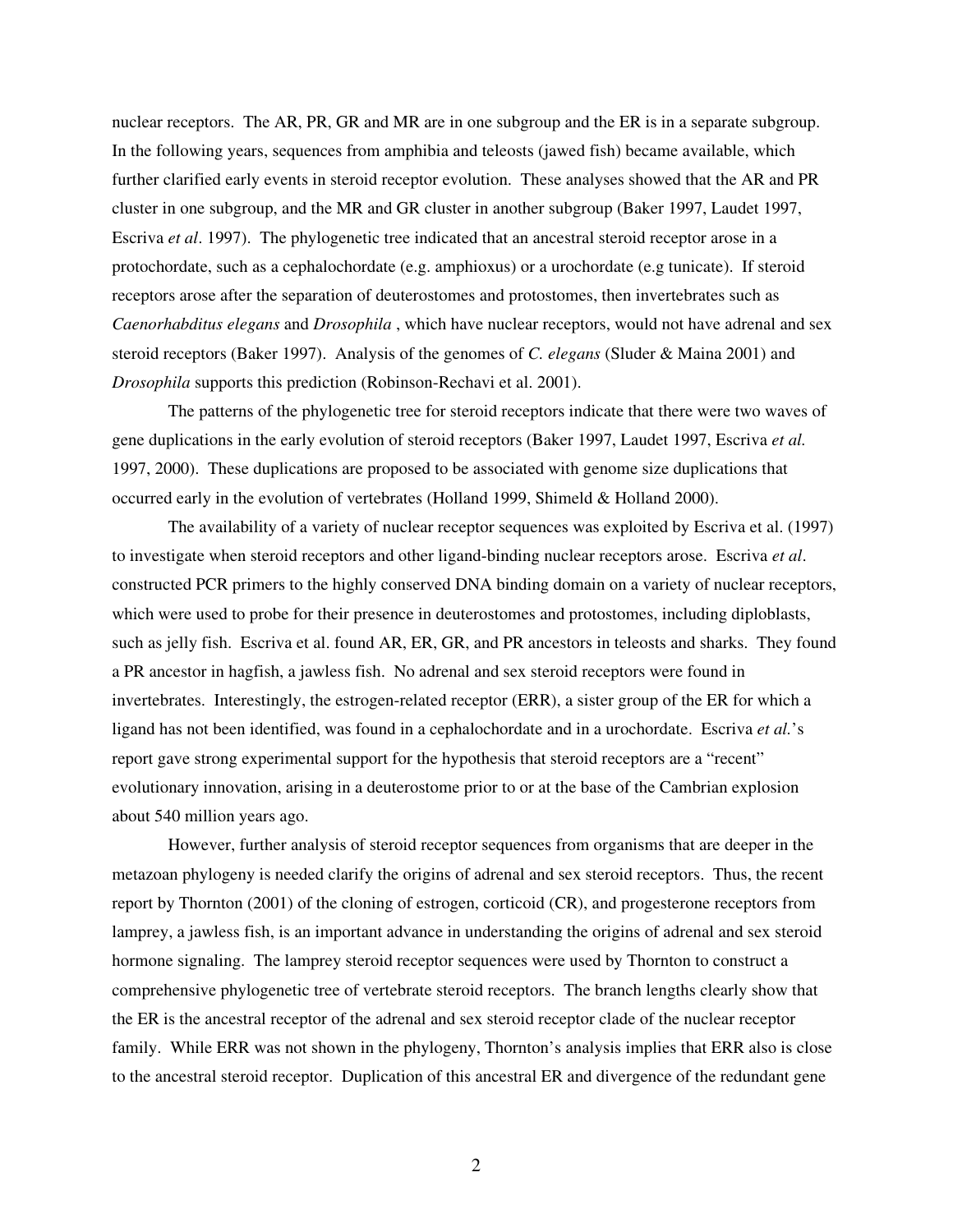led to a 3-ketosteroid receptor that most resembles the PR. Duplication of the ancestral 3-ketosteroid receptor and divergence led to the CR, which most resembles the GR.

An intriguing proposal by Thornton (2001) is that estradiol is the ancestral ligand of the ER. As Thornton notes, estradiol is the last steroid in the pathway for synthesis of steroid hormones [Figure 1]. Selection for estradiol also selects for the intermediates, such as progesterone and testosterone despite the absence of their receptors. These upstream steroids began to regulate transcription after duplication and divergence of the ancestral ER to form the PR and the subsequent descent of the AR from a duplicated PR. Thornton calls this process ligand exploitation, in which the ligand is a driving force in the functional evolution of its receptor.

Also consistent with ligand exploitation, but simpler from the viewpoint of steroid synthesis, is the hypothesis that the ancestral ER was activated by a  $\Delta$ 5 -steroid that is upstream of estradiol [Figure 1] (Baker 2000). For example,  $\Delta$  -androstenediol has long been known to have estrogenic activity 5 (Huggins et al. 1954) and to bind to the ER (Garcia & Rochefort 1979). Kuiper et al. (1997) showed that  $\Delta^5$ -androstenediol and 3 $\beta$ -androstanediol bind to recombinant rat ER $\alpha$  and ER $\beta$  with nM affinity. They also found that androgens with  $3\alpha$ -alcohols have substantially lower affinity for the ER. Moreover, Miyamato et al. (1998) showed that  $\Delta^5$ -androstenediol can regulate estrogen-responsive genes by binding to the ER. This may be "fossil" evidence for one or more ancestral steroids with a saturated Aring, containing a 3 $\beta$  alcohol that activated the ancestral ER. It is not unreasonable to suppose that the ER - as well as, PR and CR - in lamprey and in primitive fish have different ligand binding specificity than their orthologs in mammals and other land vertebrates. Indeed, fish PR recognizes  $17\alpha$ -hydroxyprogestins (Todo et al., 2000), unlike the PR in mammals.

The above hypothesis does not require that the ER-containing organism express a  $3\beta/\Delta$ <sup>5-4</sup> hydroxysteroid dehydrogenase (3 $\beta/\Delta^{5-4}$ -HSD) that catalyzes the formation of  $\Delta^{4}$ steroids (Simard et al. 1996), which are precursors of estradiol [Figure 1]. Our recent BLAST database search (Altshul *et al.* 1997) did not find any proteins with at least 35% sequence identity to  $3\beta/\Delta^{5-4}$ -HSD in *D. melanogaster*, *C. elegans* or any other invertebrate (not shown).  $3\beta/\Delta$  -HSD is found in mammals and trout ((Sakai et al. 1994). Sequences with over 40% identity to a known  $3\beta/\Delta^{5-4}$ -HSD are found in cartilaginous fish. These data are consistent with the ancestral ER arising prior to the evolution of  $3\beta/\Delta^{5-4}$ -HSD that converted  $\triangle^5$  steroids to  $\triangle^4$ steroids in the pathway for estradiol synthesis. Diversification of steroid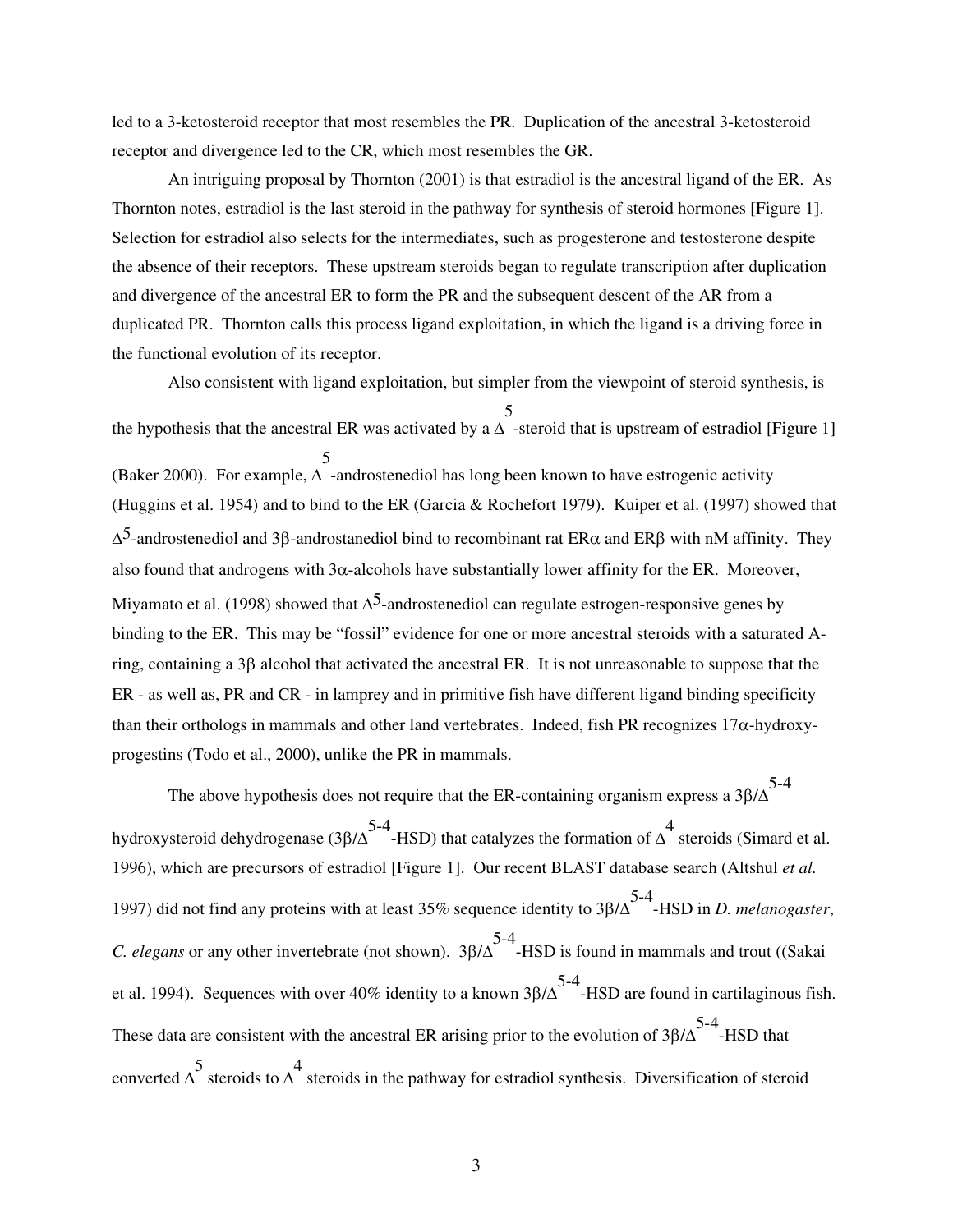receptors would occur with the evolution of a  $3\beta/\Delta^{5-4}$ -HSD that catalyzed the conversion of pregnenolone to progesterone, providing ligands that would regulate transcriptional activity of the ancestral PR and its descendents, the CR and AR. Indeed, the early evolution of steroid hormone action depended on  $3\beta/\Delta^5$ -HSD and other hydroxysteroid dehydrogenases (Baker, 2001), as well as duplications of ancestral steroid receptors.



# **Figure 1. Pathway for the synthesis of adrenal and sex steroids.**

Steroids in the  $\Delta^5$  pathway are formed from pregnenolone by enzymes that are also found in the  $\Delta^4$  pathway. An arrow denotes the  $\Delta$ 5 position.  $3\beta/\Delta^{5-4}$  hydroxysteroid dehydrogenase is the enzyme that converts  $\Delta^5$  steroids to  $\Delta^4$  steroids.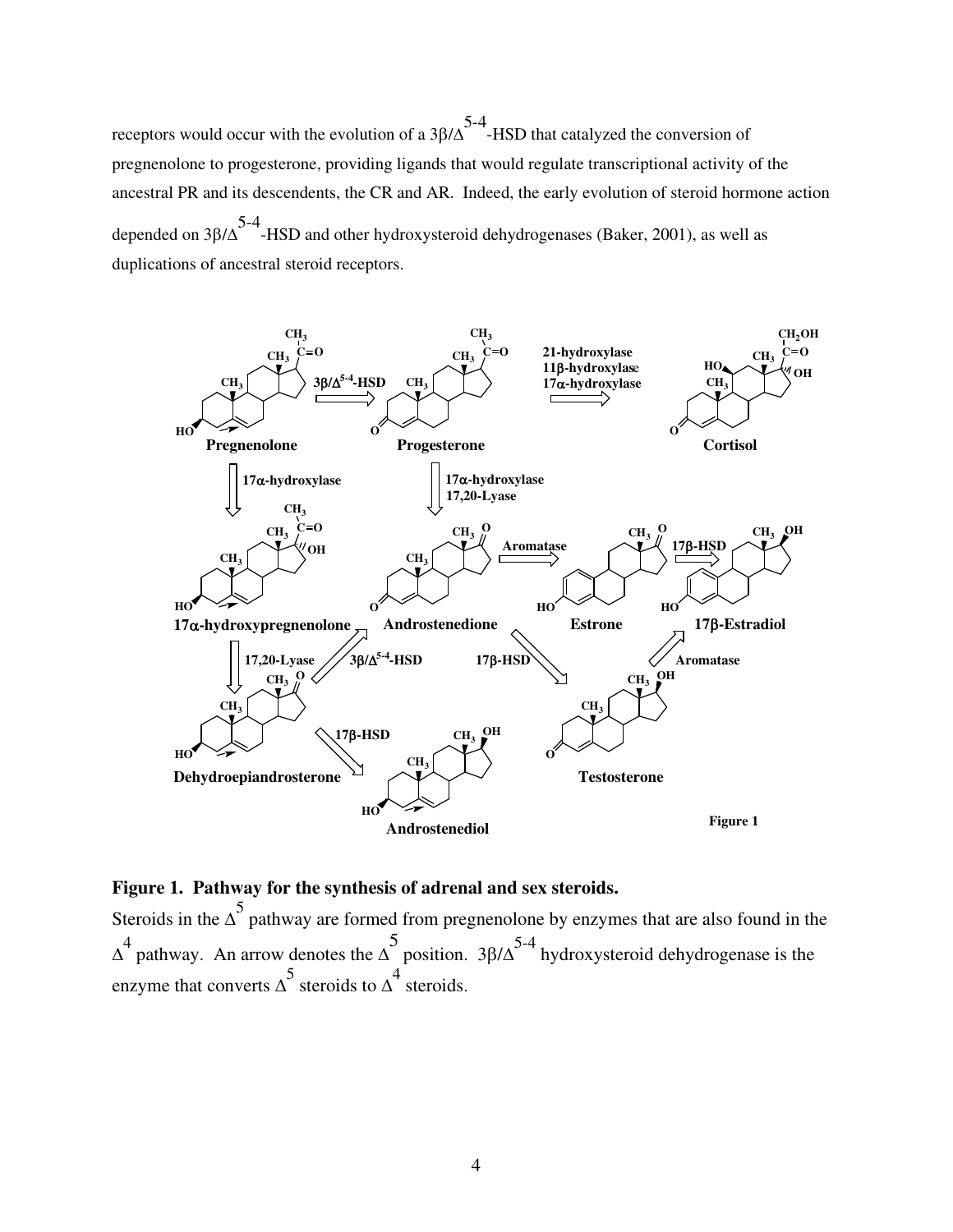### **What next?**

Investigation of the binding of various  $\Delta^4$  and  $\Delta^5$ steroids to lamprey ER, PR and CR will elucidate how these receptors compare with their orthologs in mammals and other land vertebrates, providing clues to the ancient ligands that regulated steroid hormone responses. In particular, analysis of the binding of estradiol and of  $\Delta^5$  steroids with 3 $\alpha$  and 3 $\beta$ -alcohols to lamprey ER and the activity of these steroids in assays with lamprey ER and a reporter gene will clarify the nature of the ligand(s) that bound to the ancestral steroid receptor. Further information about the earliest steroid receptors and the origins of  $3\beta/\Delta$  -HSD will come from the sequencing of the genomes of amphioxus, hagfish and lamprey. It also will facilitate identifying the genes that were regulated by the ancestral steroid receptors. Of special interest are *hox* genes, which are regulated by estrogens and progestins in mammals and are critical for development and differentiation, including the brain of amphioxus (Manzanaras et al. 2000). When did steroids begin to regulate expression of *hox* genes? By providing tools for answering this question, the identification of steroid receptors in lamprey is bringing us to a threshold of a deeper understanding of the origins of adrenal and sex steroid action.

### **References**

- Altshul SF, Madden TL, Schaffer AA, Zhang Z, Miller W & Lipman DJ 1997 Gapped BLAST and PSI-BLAST: a new generation of database search programs. *Nucleic Acids Research* **25** 2167-2173.
- Baker ME 1997 Steroid receptor phylogeny and vertebrate origins. *Molecular and Cellular Endocrinology* **135** 101-107.
- Baker ME 2001 Hydroxysteroid dehydrogenases: ancient and modern regulators of steroid hormone action. *Molecular and Cellular Endocrinology* **175** 1-4.
- Baker ME 2001 Adrenal and sex steroid receptor evolution: Environmental implications. *Journal of Molecular Endocrinology* **26** 119-125.
- Enmark E & Gustafsson JA 1996 Orphan nuclear receptors- the first eight years. *Molecular Endocrinology* **10** 1293-1307.
- Escriva H, Safi R, Hanni C, Langlois M-C, Saumitou-Laprade P, Stehelin D, Capron A, Pierce R & Laudet V 1997 Ligand binding was acquired during evolution of nuclear receptors. *Proceedings of the National Academy of Science USA* **94** 6803-6808.
- Escriva H, Delaunay F & Laudet V 2000 Ligand binding and nuclear receptor evolution. *BioEssays* **22** 717-727.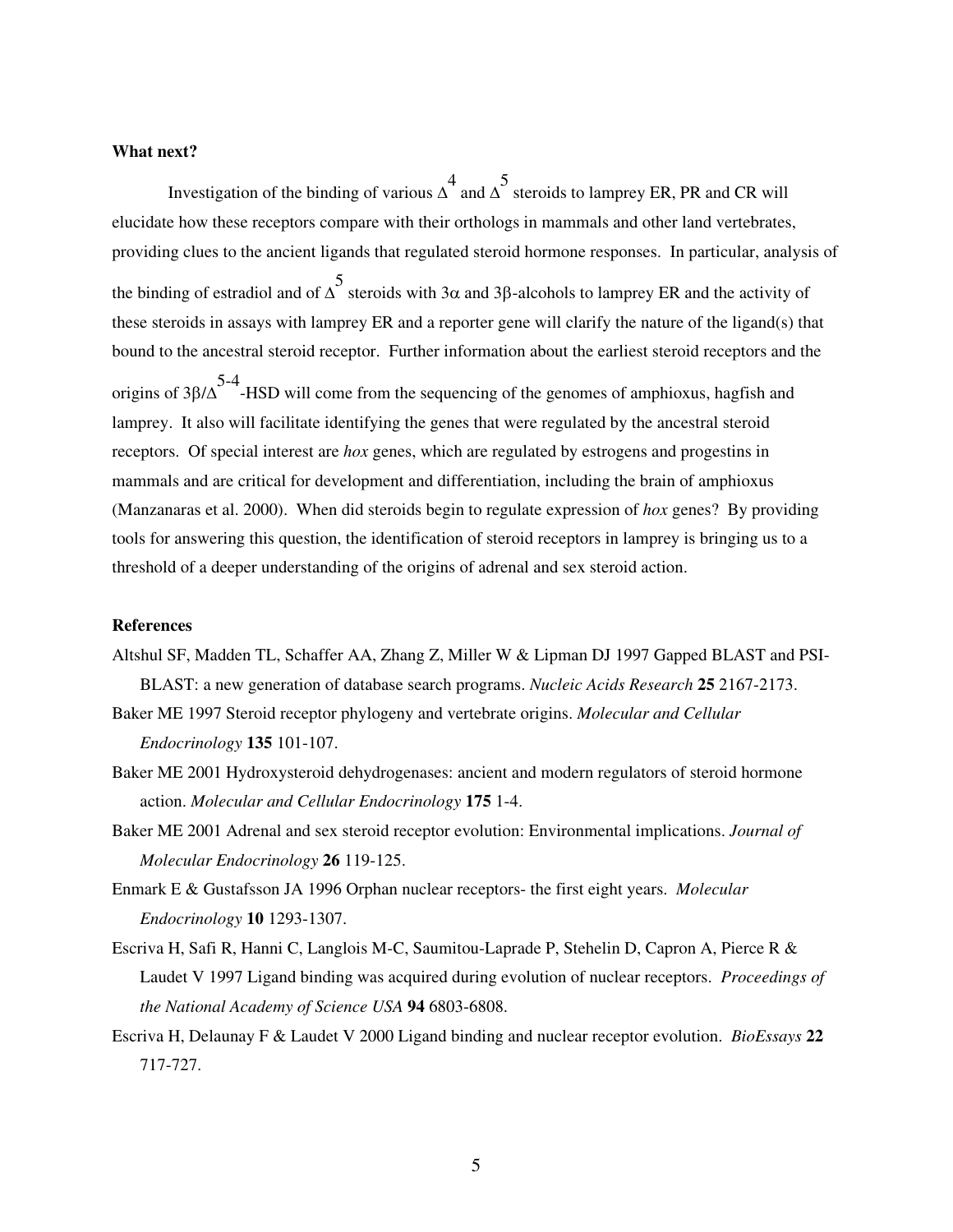- Garcia M & Rochefort H 1979 Evidence and characterization of the binding of two 3H-labeled androgens to the estrogen receptor. *Endocrinology* **104** 1797–1804.
- Holland PW 1999 Gene duplication: past, present and future. *Seminars in Cell and Developmental Biology* **10** 541-547.
- Huggins C, Jensen EV & Cleveland AS 1954 Chemical structure of steroids in relation to promotion of growth of the vagina and uterus of the hypophysectomized rat. *Journal of Experimental Medicine* **100** 225-240
- Kuiper GG, Carlsson B, Grandien K, Enmark E, Häggblad J, Nilsson S & Gustafsson JA 1997 Comparison of the ligand binding specificity and transcript tissue distribution of estrogen receptors alpha and beta. *Endocrinology* **138** 863-870.
- Laudet V 1997 Evolution of the nuclear receptor superfamily: early diversification from an ancestral orphan receptor. *Journal of Molecular Endocrinology* **19** 207-226.
- Laudet V, Hänni C, Coll J, Catzeflis F & Stéhelin D 1992 Evolution of the nuclear receptor gene superfamily. *Embo Journal* **11** 1003-1013.
- Manzanares M, Wada H, Itasaki N, Trainor PA, Krumlauf R & Holland PW 2000 Conservation and elaboration of Hox gene regulation during evolution of the vertebrate head. *Nature* **408** 854-857.
- Miyamoto H, Yeh, S, Lardy H, Messing E & Chang C 1998  $\Delta^5$ -Androstenediol is a natural hormone with androgenic activity in human prostate cancer cells. *Proceedings of the National Academy Science USA* **95** 11083-11088.
- Owen GI & Zelent A 2000 Origins and evolutionary diversification of the nuclear receptor superfamily. *Cellular and Molecular Life Sciences* **57** 809-827.
- Robinson-Rechavi M, Carpentier A-S, Duffraisse M & Laudet V 2001 *Trends in Genetics* **17** 554-556.
- Sakai N, Tanaka M, Takahashi M, Fukada S, Mason JI & Nagahama Y 1994 Ovarian 3ßhydroxysteroid dehydrogenase/ $\Delta$ 5-4-isomerase of rainbow trout. Its cDNA cloning and properties of the enzyme expressed in a mammalian cell. *FEBS Letters* **350** 309-313.
- Simard J, Durocher F, Mébarki F, Turgeon C, Sanchez R, Labrie Y, Couet J, Trudel C Rhéaume E, Morel Y, Luu-The V & Labrie F 1996 Molecular biology and genetics of the  $3\beta$ hydroxysteroid dehydrogenase/5-4 isomerase gene family. *Journal of Endocrinology* **150** Supplement S 189-207.
- Shimeld SM & Holland PW 2000 Vertebrate innovations. *Proceedings of the National Academy of Sciences of the United States of America* **97** 4449-4452.
- Sluder AE & Maina CV 2001 Nuclear receptors in nematodes: themes and variations. *Trends in Genetics* **17** 206-213.